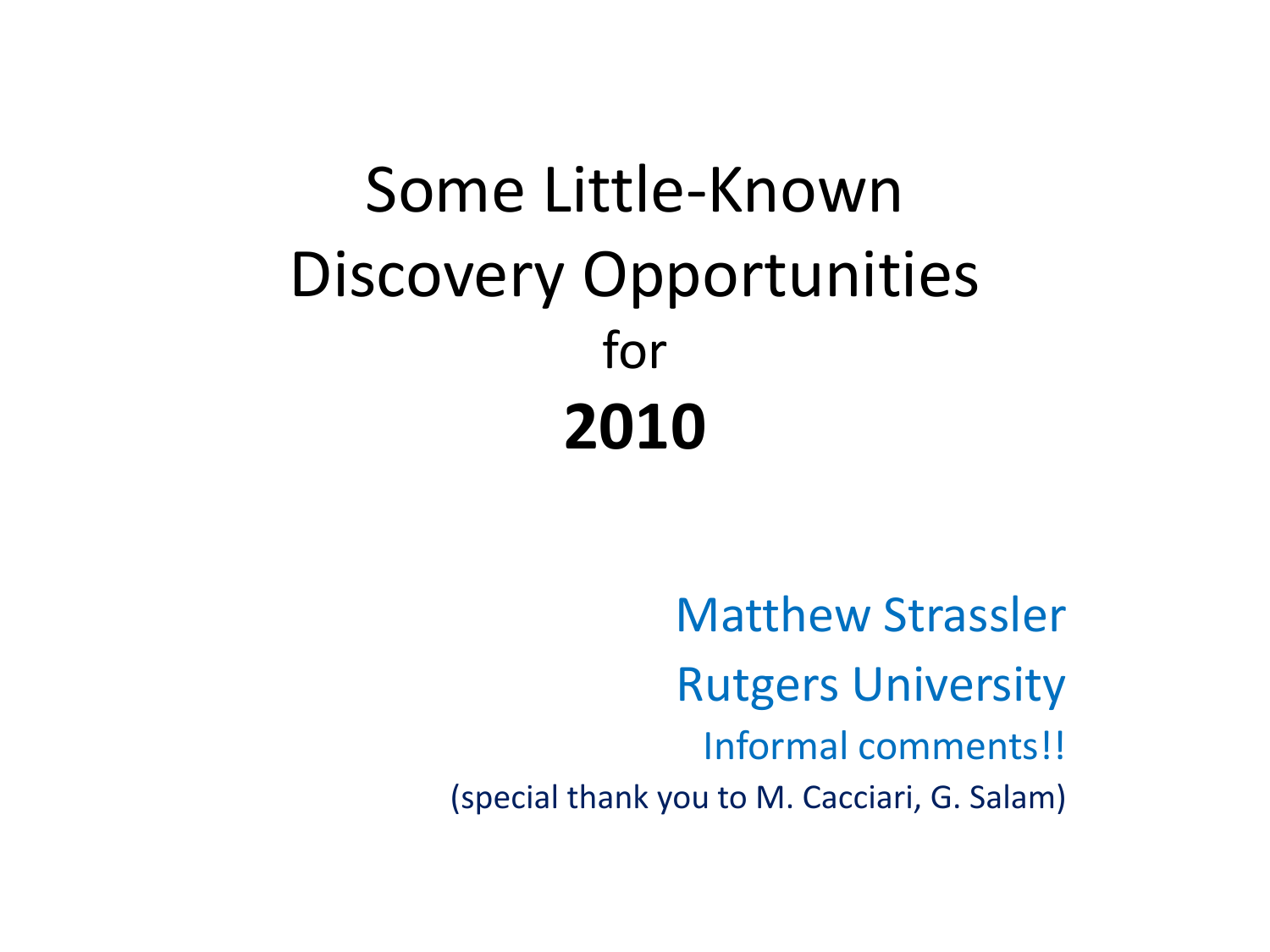## The Fast Start

#### LHC detector startup is much faster than expected!

We could, if there were any signals to see, look for them already!

#### **Can there be any? How much data do we need?**

#### **Naïve Logic:**

- $-$  Tevatron  $\rightarrow$  LHC gg, qg parton luminosities increase of order 30
- $-$  Need 5000/30  $\sim$  100  $-$  200 inv pb to match Tevatron

#### **Loopholes:**

- Heavy objects, ratio of LHC/TeV >> 30
- Some physics effects grow very rapidly with energy
	- Compositeness and other strong coupling effects
- There are things the Tevatron experiments
	- Can't do as well or at all
	- Or haven't done in years or ever
- Trigger thresholds very low now (e.g. ISR trigger still efficient)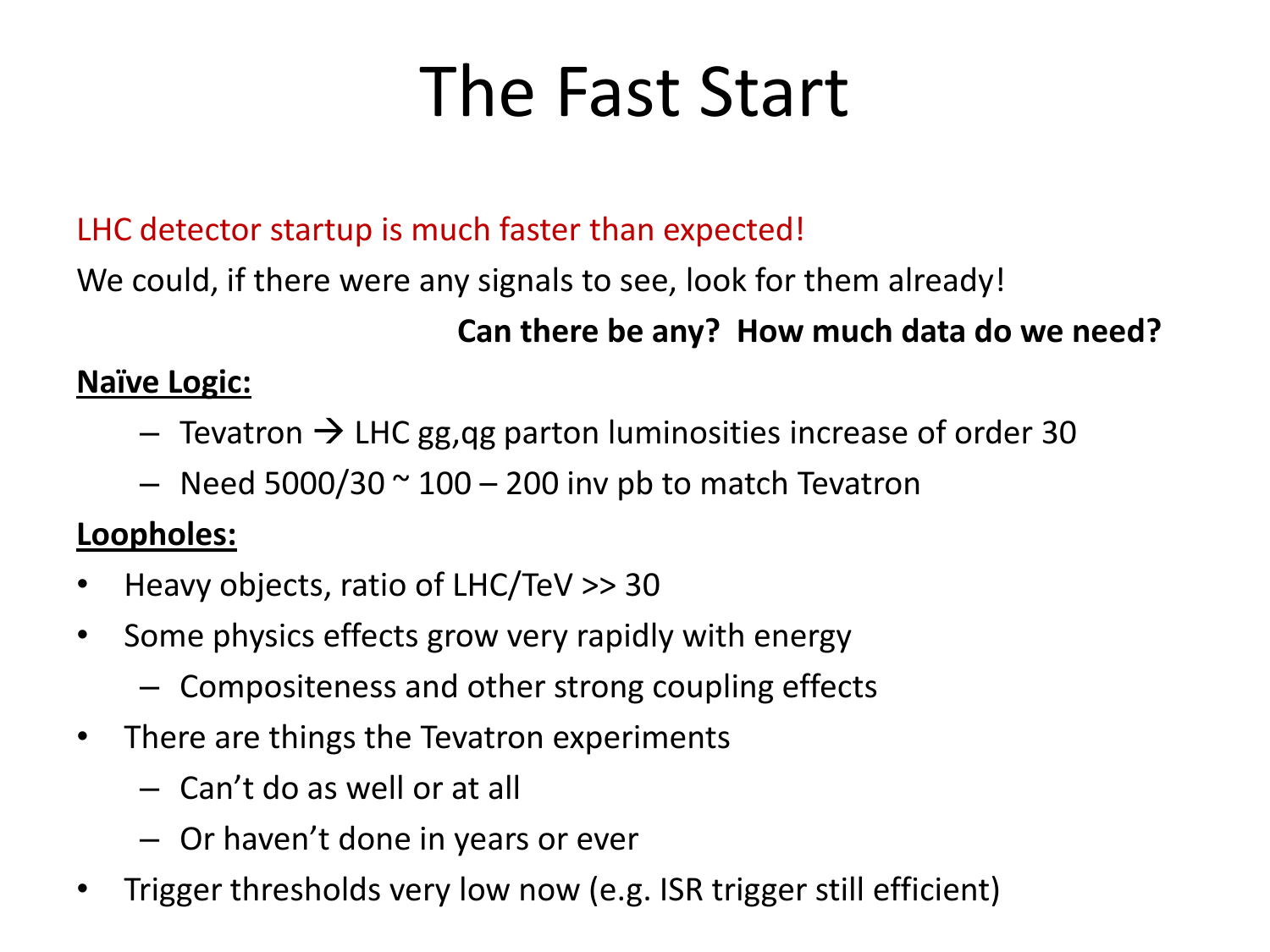# Opportunities at High  $H_T$ : Di-lepton/Di-photon Resonances

- Yes,  $Z' \rightarrow$  dileptons above  $1 3$  TeV
- What about dilepton resonances at [MJS&Zurek 06; Han, Si, Zurek, MJS 08]
	- 300 GeV? 30 GeV? 3 GeV?
	- $-$  0.3 GeV? [see Arkani-Hamed and Weiner 08  $\rightarrow$  lepton-jet studies]
- Ruled out?! Not if weakly coupled!
	- $-$  Low direct production  $\rightarrow$  swamped by Drell-Yan in inclusive sample
	- Produced indirectly: **decays of rare new heavy particles**
- So in dilepton sample, plot dilepton mass **only after** selecting events with
	- high-HT , or
	- $-$  >4 jets with high pT, or
	- Dilepton pT > 200 GeV, or
	- Etc.,etc.,etc…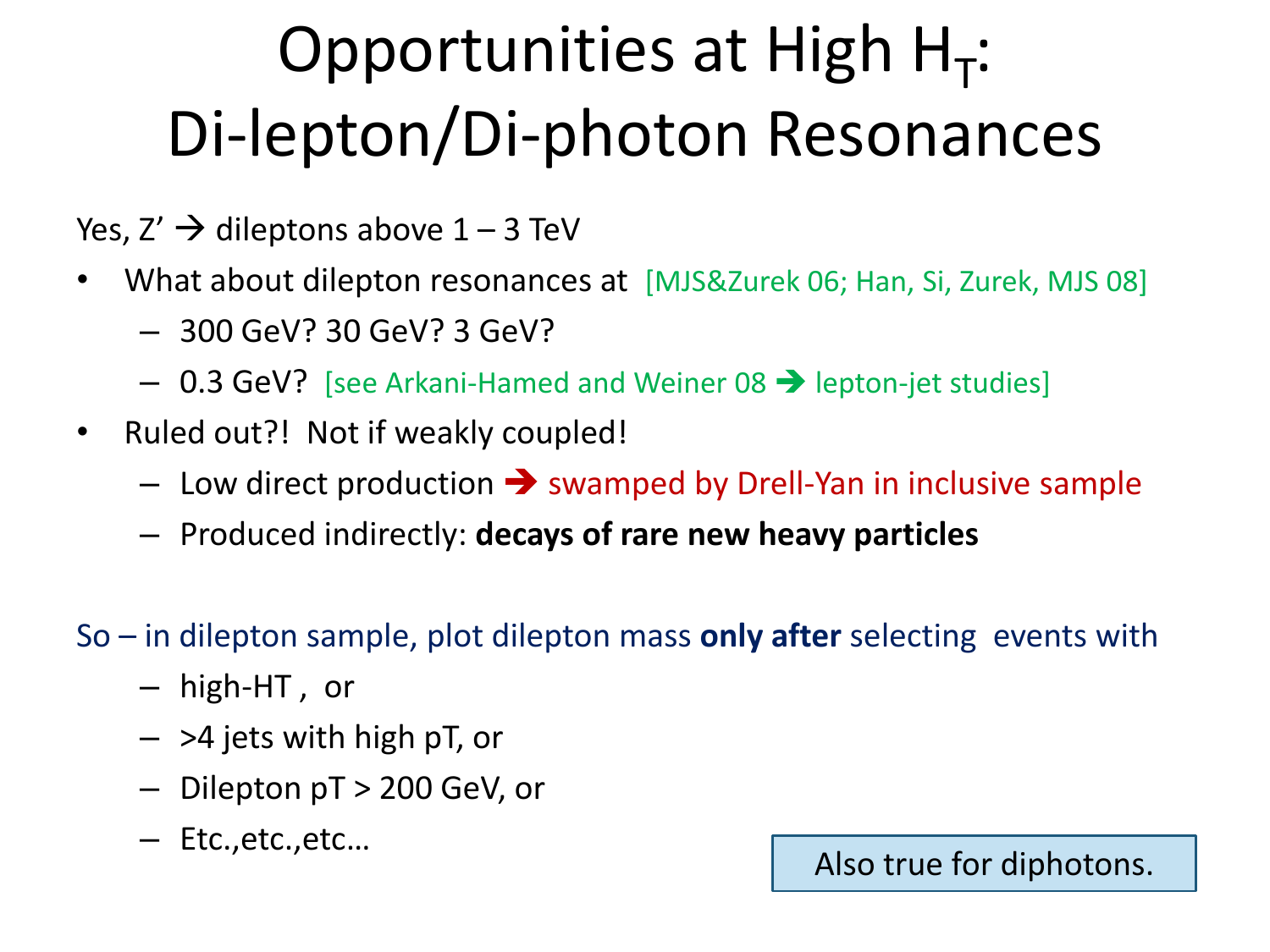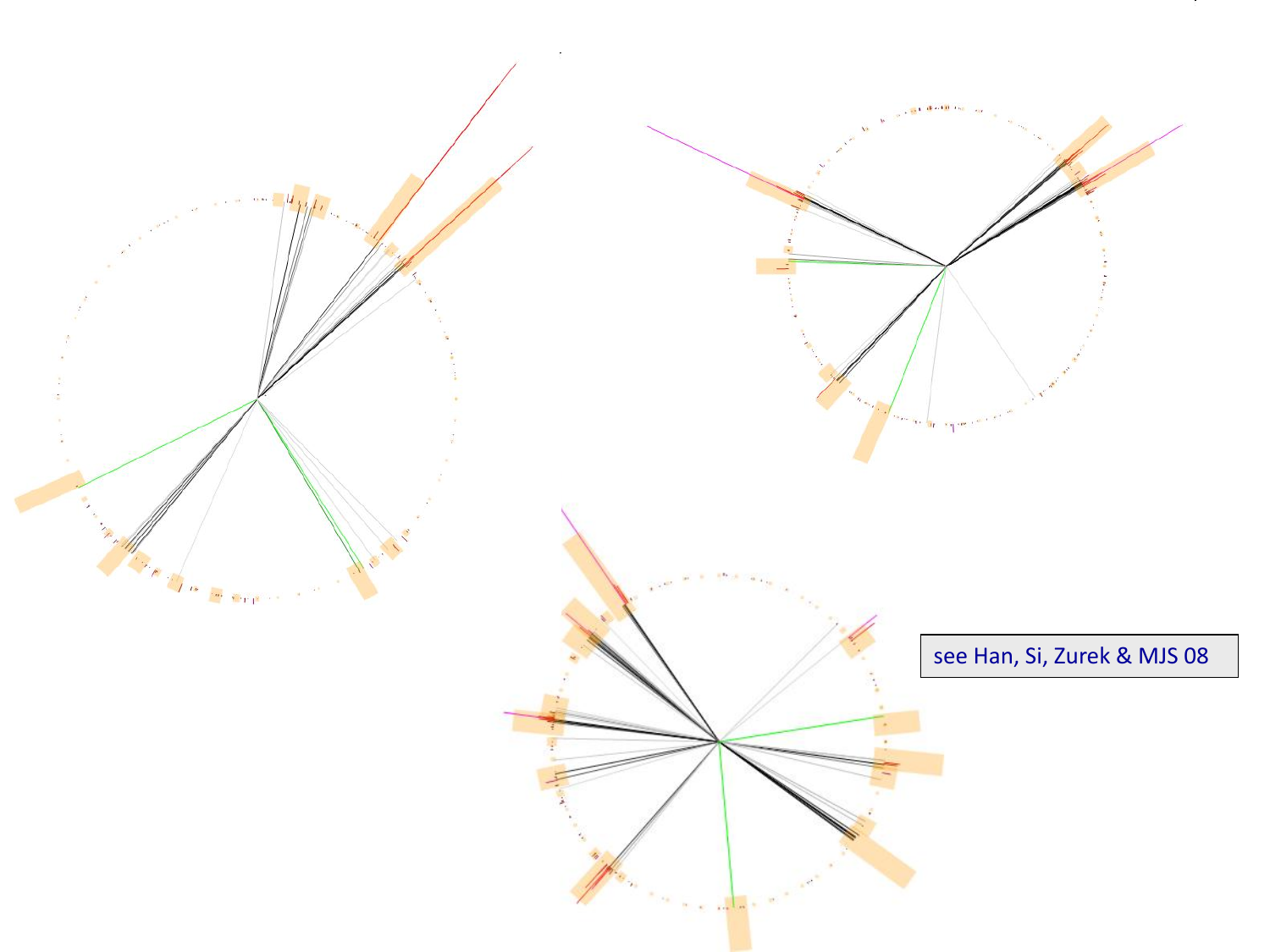# Opportunities at High  $H_T$ : Jets

- Dijets (resonances, rising cross-sections, etc)
- Trijet/Dijet ratios, angular distributions (sensitive to tr G^3 operator)
- Many ( > 6 ) jets with substantial pT (say, 50 GeV)
	- QCD in an unfamiliar and essentially uncalculable regime
	- Could also have new particles decaying dominantly
	- Possible approaches [Needs QCD-theory Input]
		- Pick an HT range
			- Plot distribution of # jets
			- Plot distribution of Event Shape [Banfi,Salam,Zanderighi]

- Repeat for many HT ranges
	- SCALE THE pT CUTS!!! (for example, jet pT > HT/10 )
- Study changes in distributions as HT increases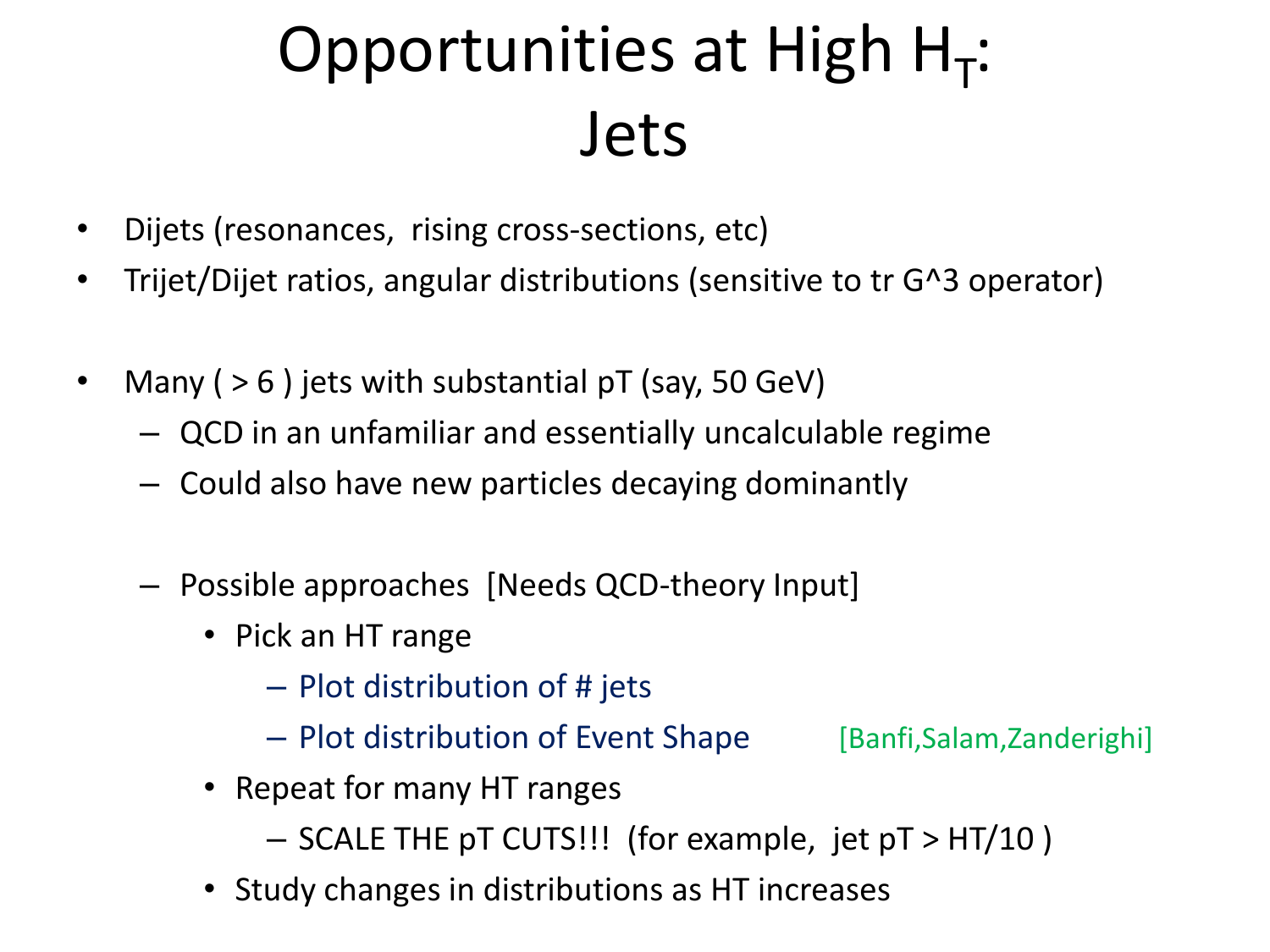# Opportunities at High  $H_T$ : SCALING in Jets

- Why use scaled cuts? Naïve argument [needs study!]
	- QCD is a largely scale-invariant theory
		- Except top
	- Therefore changes as function of HT should come from top
		- And top contribution can be measured from leptonic decays
- Any other changes
	- Will be interesting and important for QCD-theorists to explain
		- Argument might be too naïve but that's interesting!
	- Might be signs of new phenomena
		- Data in deviating bins might contain clear signs of new physics
			- For example, many b tags, or unusual jet substructure…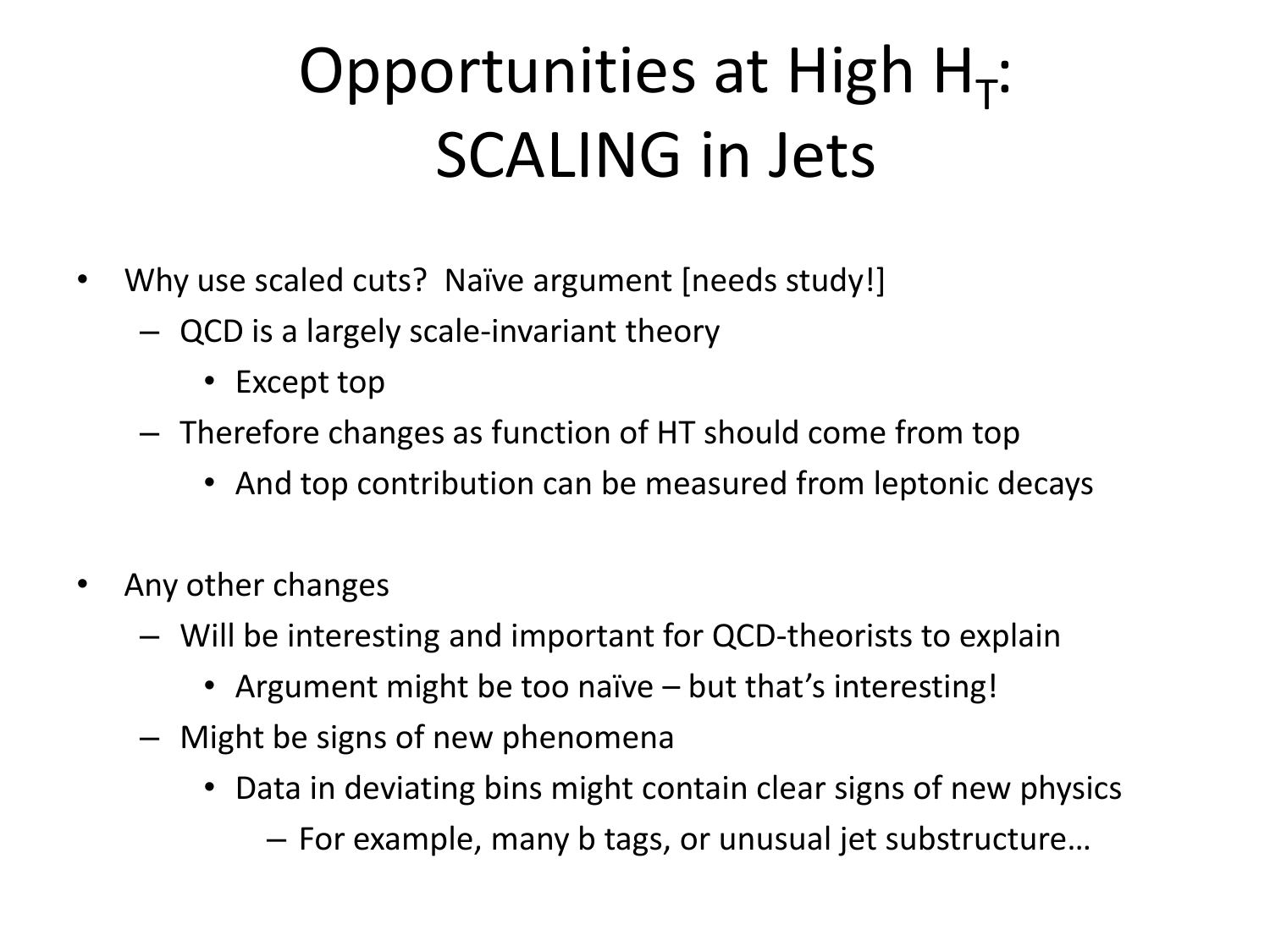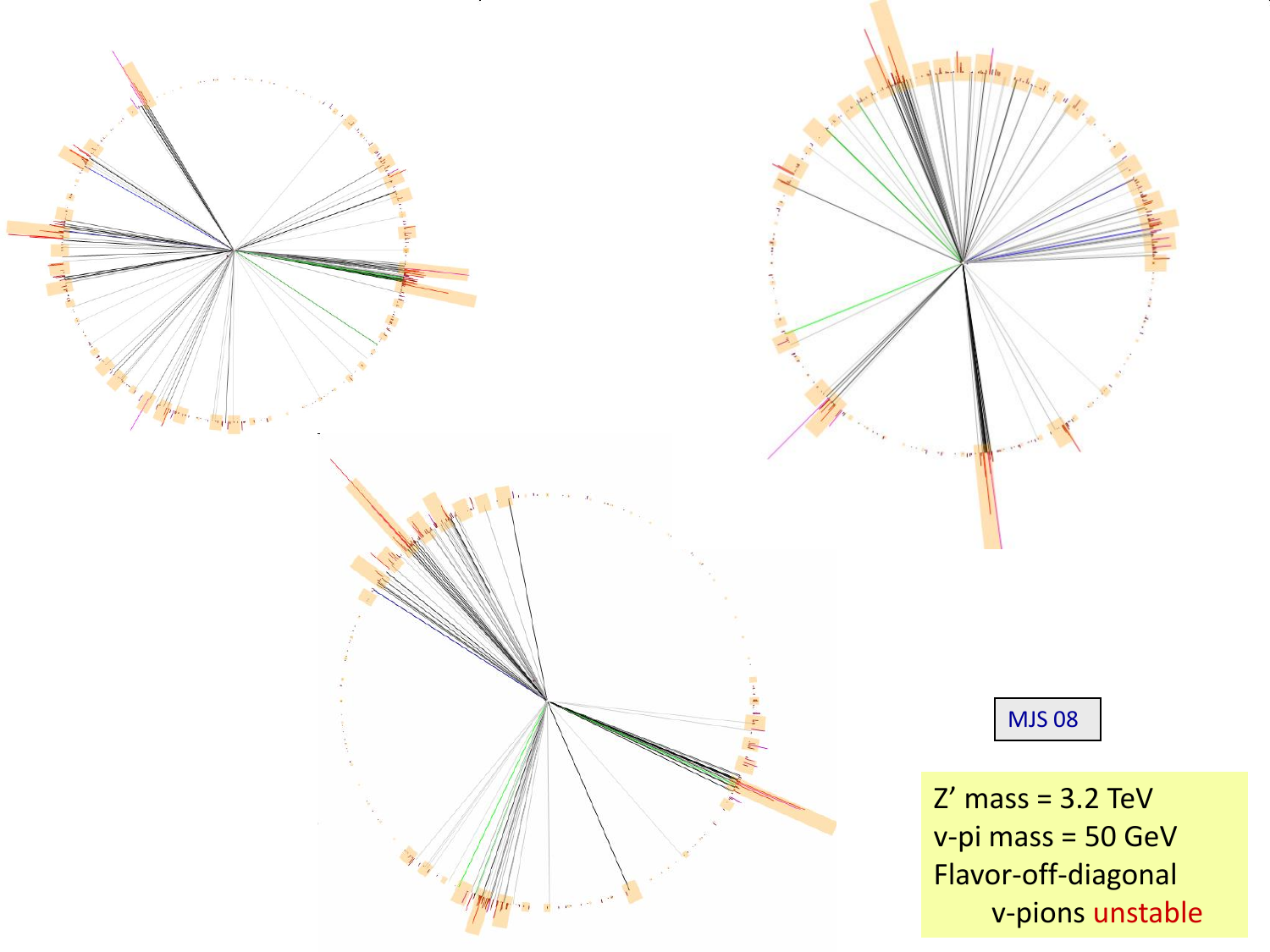#### Opportunities in Exotics: Exotic Tracks

- Several Tevatron searches for long-lived stable charged or colored particles
	- All Run II searches use muon trigger
		- But colored hadrons, decaying particles rarely reach muon system
		- Colored decaying hadrons (e.g. unstable gluinos) little constrained
- Objects with unusual-shaped tracks may not be reconstructed often
- Mesoscopic dipole  $\rightarrow$  straight track with high dE/dx
- Search looking for high-pT anomalous-dE/dx track ?
	- Most Recent: Run I, CDF, 90 inverse pb [thanks P. Mermod for pointing it out]
		- Trigger: muon candidate OR MET35

**Phys.Rev.Lett.90:131801,2003**

– Simply repeating this search is worth doing NOW!

Two track stubs? Track stub plus vertex?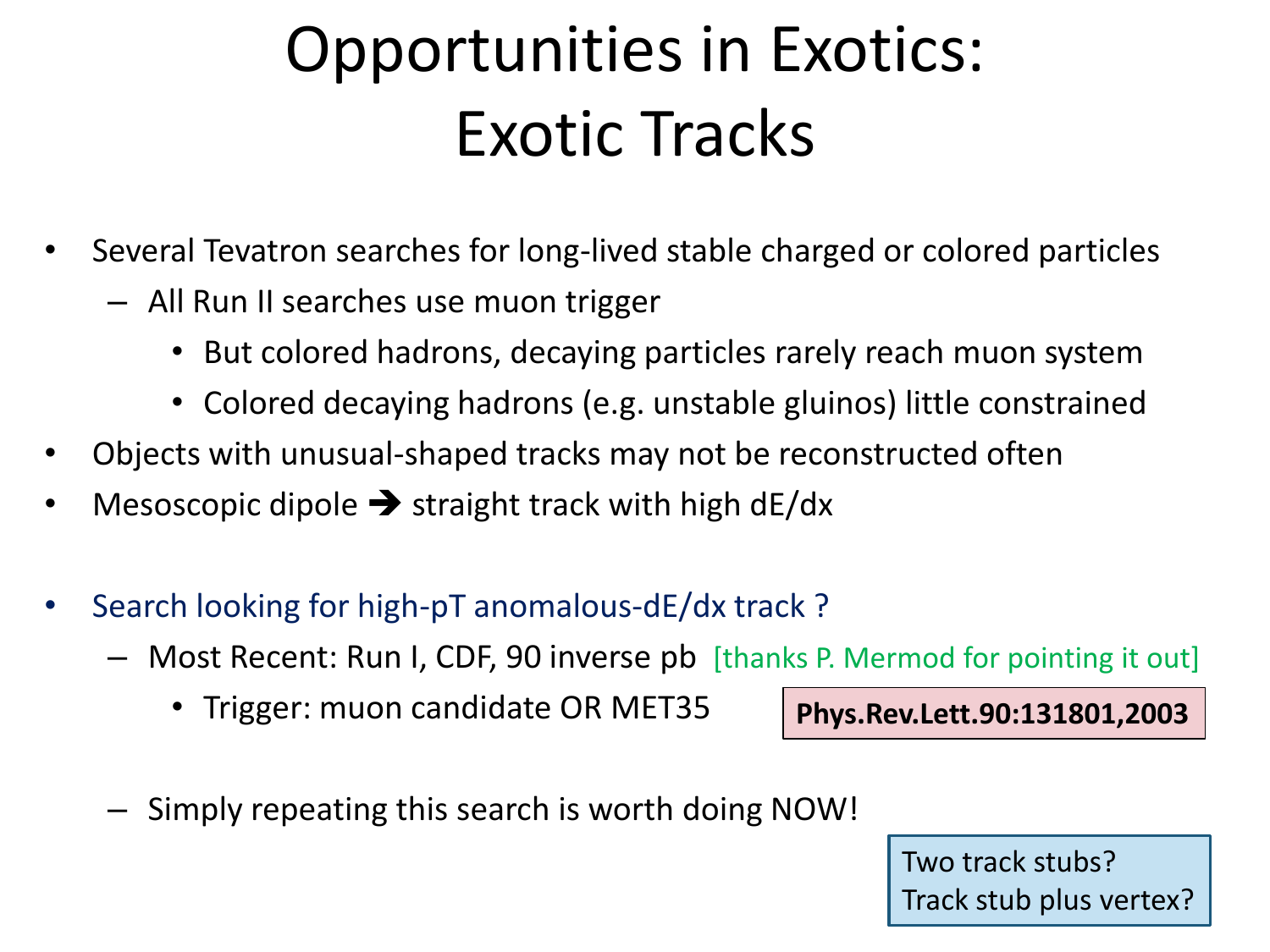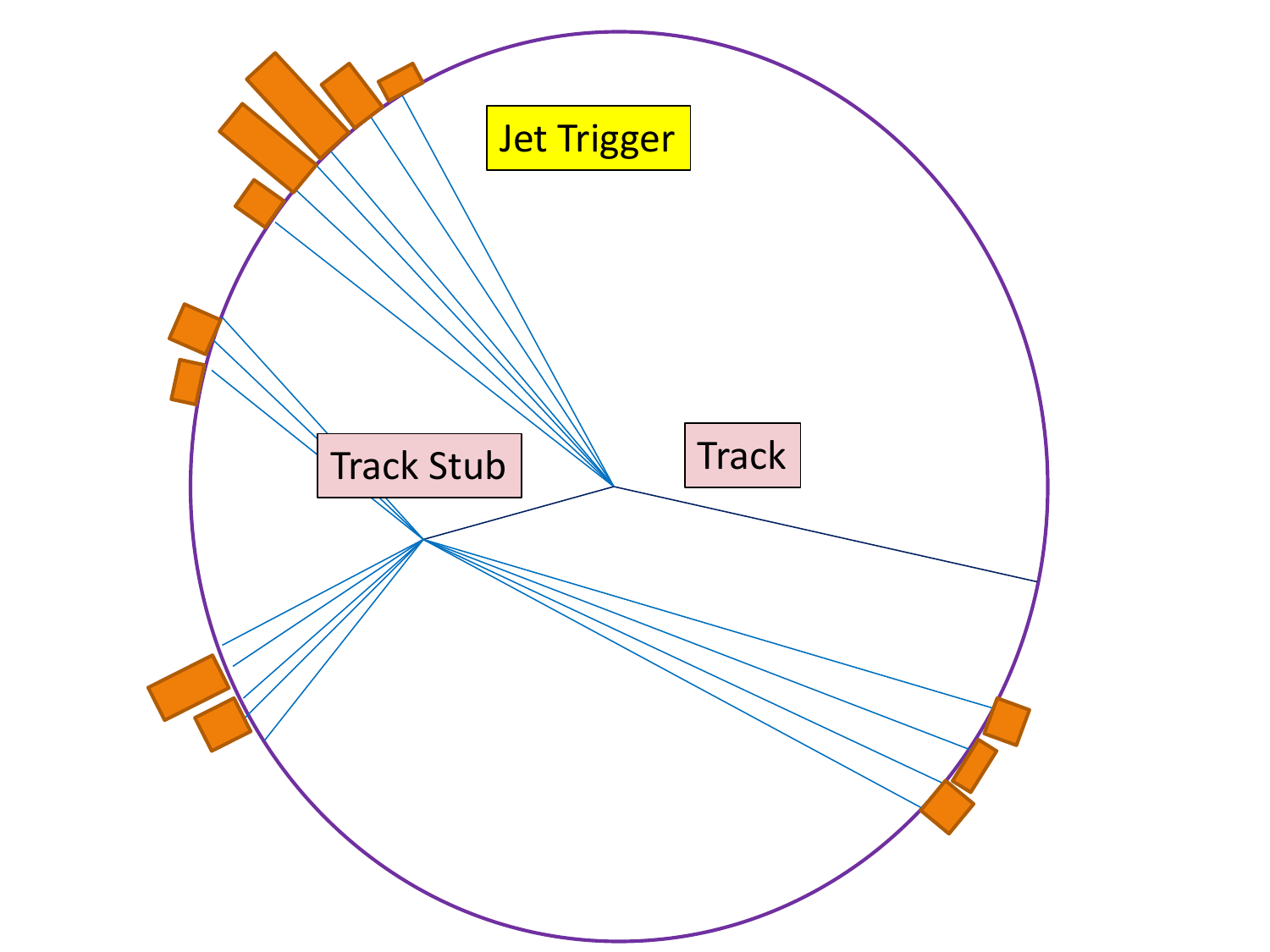# Opportunities in Exotics: Highly Displaced Vertices

- Long-lived (neutral or charged, colored or not) particles may decay in flight
	- Tevatron searched for displaced leptons, photons
	- But commonly, **dominant decay is to jets**
- Only Tevatron search for long-lived particle decaying to jets: D0 3.6 inv fb
	- Requires **2 vertices in 1.5 – 20 cm range**
	- Soft muon trigger (muon in jet near vertex)
- **Many** other searches are possible!

Use: Tracking (outside-in? muon-system?), Timing, Pointing, ???

- Good opportunity to study backgrounds to future searches.
- Note: Trigger will be an issue someday but not yet!

**Phys.Rev.Lett.103:071801,2009**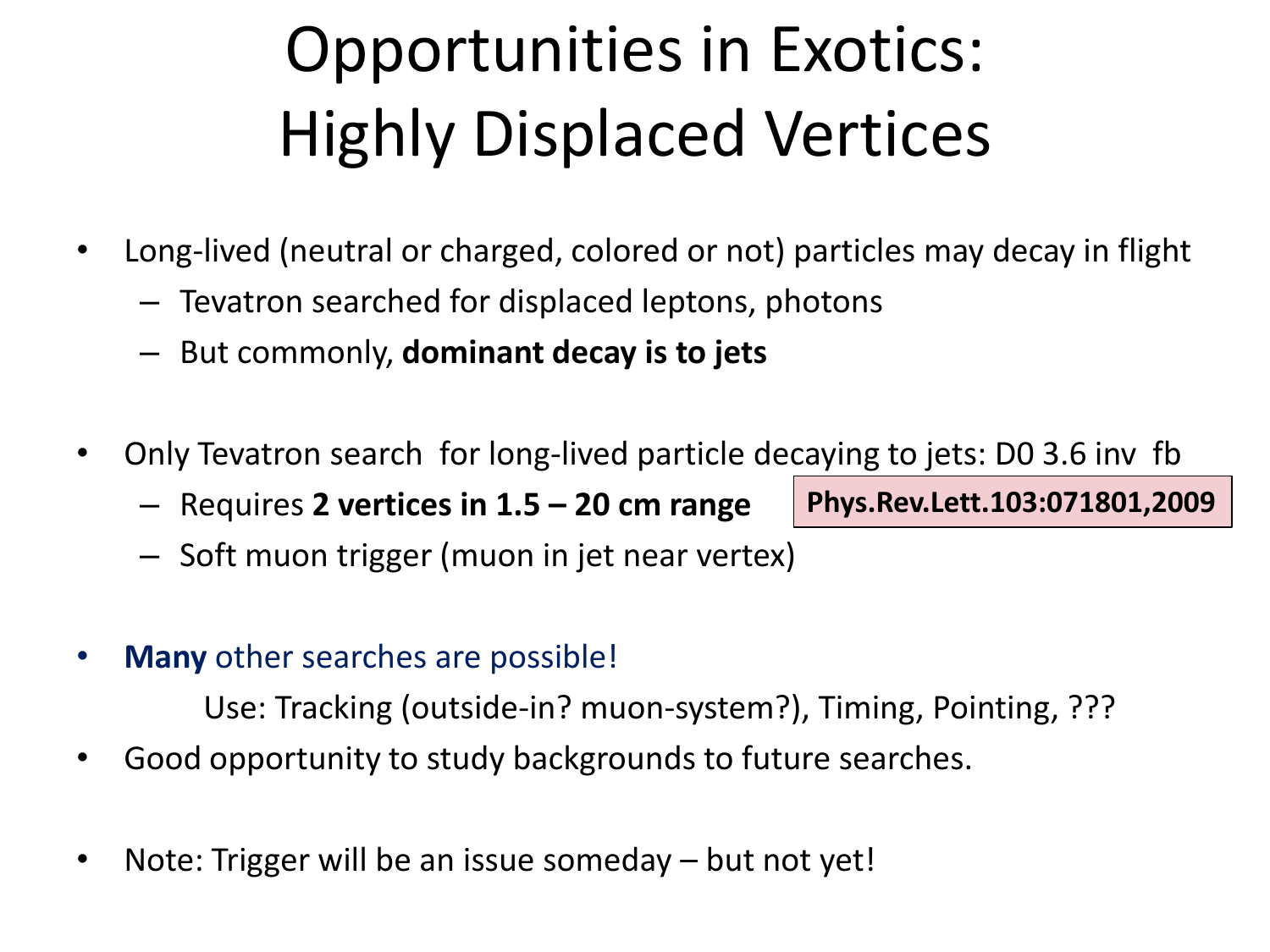

Mrenna, Skands and MJS